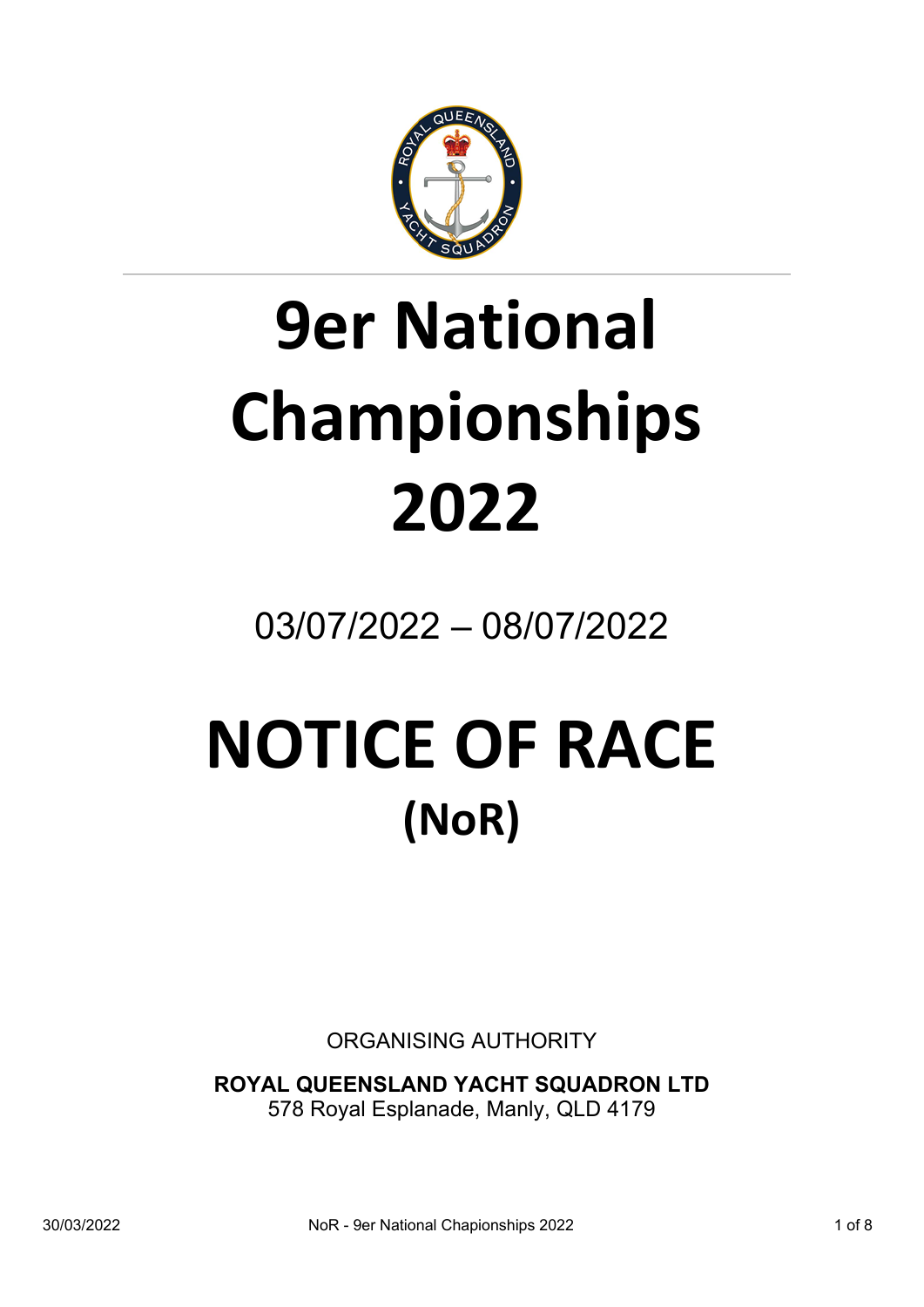The notation '[NP]' in a rule means that a boat may not protest another boat for breaking that rule. This changes RRS 60.1(a).

#### **1. RULES**

- 1.1 The regatta will be governed by the following rules:
	- 1.1 (a) Racing Rules of Sailing (RRS)
	- 1.1 (b) Australian Sailing (AS) Special Regulations Part 2 for Off the Beach Boats,
	- 1.1 (c) The Class Rules (except where any of these are altered by the SI's),
- 1.2 Racing Rules will be changed as follows:
	- 1.2 (a) RRS 60.1(a) is changed so that NP denotes a rule that shall not be grounds for protest by a boat,
	- 1.2 (b) RRS 63.1(a), 64.1 & Appendix A5 will be amended in the SI's to enable the Race Committee to apply a scoring penalty [SCP] without a hearing for some breaches of the rules.
	- 1.2 (c) RRS 44.1 and Appendix P2.1 are changed so that the two-turns penalty is replaced by the one- turn penalty.
	- 1.2 (d) For the 29er class only, Appendix P2.3 will not apply and RRS Appendix P2.2 is changed so that it will apply to any penalty after the first one.
- 1.3 The Organising Authority has applied to Australian Sailing for the appointment of a National Jury for the 9er National Championship 2022 in accordance with Australian Sailing Addendum A.
- 1.4 RRS Appendix P shall apply.
- 1.5 Competitors must follow all Club COVID-19 Policies (https://www.rqys.com.au/policiesanddocuments/ )

#### **2. SAILING INSTRUCTIONS**

2.1 The sailing instructions will be available after 1700 hrs on 01 July 2022 at https://www.rqys.com.au/sailingnoticeboard/ .

#### **3. COMMUNICATION**

- 3.1 The online official notice board is located at https://www.rqys.com.au/sailingnoticeboard/ .
- 3.2 [DP] While racing, except in an emergency, a boat shall not make voice or data transmissions and shall not receive voice or data communication that is not available to all boats.

#### **4. ELIGIBILITY AND ENTRY**

- 4.1 The event is open to all boats of the 29er, 49er FX and 49er classes.
- 4.2 Australian competitors shall be financial members of their respective state 29er/49er (9er) class association.
- 4.3 Australian competitors shall be financial members of AS and a club affiliated with AS.
- 4.4 Boats may enter the event by registering online at https://rqys.com.au/9ernat22-entry
- 4.5 To be considered an entry in the event, a boat shall complete all registration requirements and pay all fees.
- 4.6 Entries close at 1700 Tuesday 23rd June 2022.
- 4.7 Late entries may be accepted at the discretion of the Organising Authority.

#### **5. FEES**

- 5.1 Entry fees (including functions / regatta merchandise) are as follows:
- 5.2 Regatta entry \$425/boat
- 5.3 Late entry is an additional \$50/boat
- 5.4 Any Refunds will be as per the RQYS Sailing Refunds Policies (https://www.rqys.com.au/policiesanddocuments/ ).

#### **6. ADVERTISING**

6.1 Boats may be required to display advertising chosen and supplied by the organizing authority.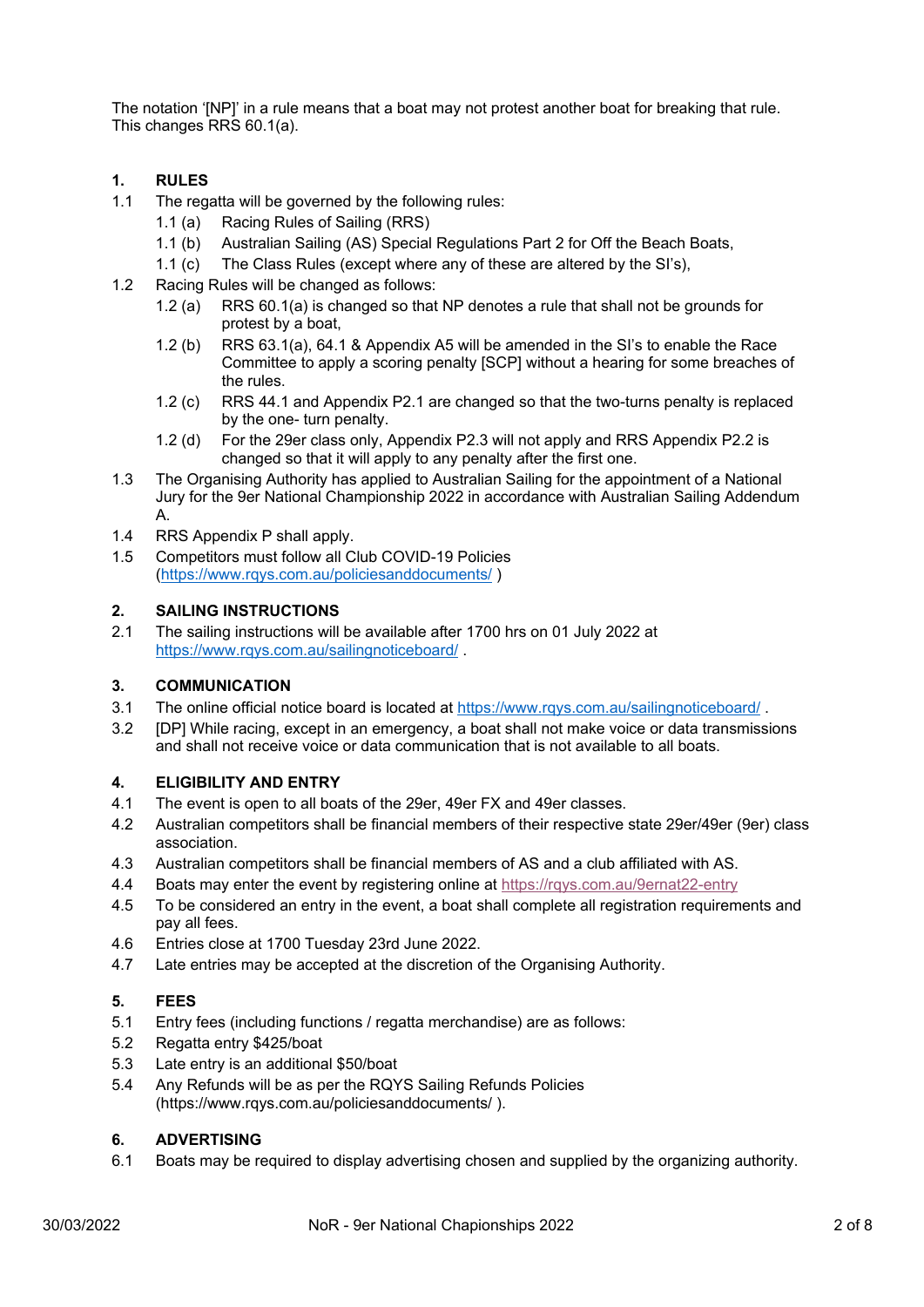#### **7. SCHEDULE**

7.1

| <b>Date</b>             | Event                                 | <b>Time</b>              |
|-------------------------|---------------------------------------|--------------------------|
| Sunday, 03 July 2022    | <b>Registration &amp; Measurement</b> | $1100 - 1600$ hrs        |
|                         | <b>Volunteers Meeting</b>             | 1130 hrs                 |
|                         | <b>Welcome Function</b>               | 1700 hrs                 |
| Monday, 04 July 2022    | <b>Registration &amp; Measurement</b> | $0830 - 1030$ hrs        |
|                         | <b>Volunteers Meeting</b>             | 1000 hrs                 |
|                         | <b>Competitors Briefing</b>           | 1100 hrs                 |
|                         | <b>First Warning Signal</b>           | 1300 hrs                 |
| Tuesday, 05 July 2022   | <b>First Warning Signal</b>           | 1000 hrs                 |
| Wednesday, 06 July 2022 | <b>First Warning Signal</b>           | 1000 hrs                 |
| Thursday 07 July 2022   | <b>First Warning Signal</b>           | $100$ hrs                |
| Friday 08 July 2022     | <b>First Warning Signal</b>           | 1000 hrs                 |
|                         | Presentation                          | <b>ASAP After Racing</b> |

- 7.2 On any scheduled day of racing no warning signal will be made after 1530 hrs, on the last day of racing (8/07/22) no warning signal shall be made after 1430 hrs.
- 7.3 The Regatta will consist of up to 12 races, aim for 2 on the first day and 3 per other days.
- 7.4 There shall be no more than 4 races per day.
- 7.5 5 Days are scheduled, but a lay day may be included should wind conditions be unsuitable for racing on any particular day or is ahead of schedule.

#### **8. EQUIPMENT INSPECTION / MEASUREMENT**

- 8.1 The format for measurement will be as follows:
- 8.2 The 29er and 49er are closed class rules. Please read the class rules available on the respective class websites.
- 8.3 This will be a self-declaration measurement i.e. the correct class measurement form is to be filled in and signed off by the skipper. See attachments at the end of this NoR for 29er and 49er/49erFX. The required serial numbers for the foils, sails and mast sections, spreaders and 49er wing sections will be recorded on the measurement form. (Note Numbering on Sails may be checked against class standard).
- 8.4 All boats may be weighed as part of the measurement process.
- 8.5 During the course of the regatta random boats may be selected to have the hulls check weighed for compliance. It is the skipper's responsibility to ensure that their boat conforms to their class rules.
- 8.6 All forestays will be measured and sealed by a class sticker by the team of measurers.
- 8.7 Two sets of sails and one forestay may be used throughout the duration of the Championship, should wind gusts above 25knots be forecast the second set may be used.
- 8.8 Substitution of damaged or lost equipment will not be allowed unless approved by the Class Measurer (Technical Committee). Requests for substitution shall be made to the Technical Committee at the first reasonable opportunity, including retrospectively, provided that, in the case of a retrospective application, a Request for Substitution of Equipment Form is completed and submitted to the Technical Committee prior to the protest time limit of the day in which the substitution occurred.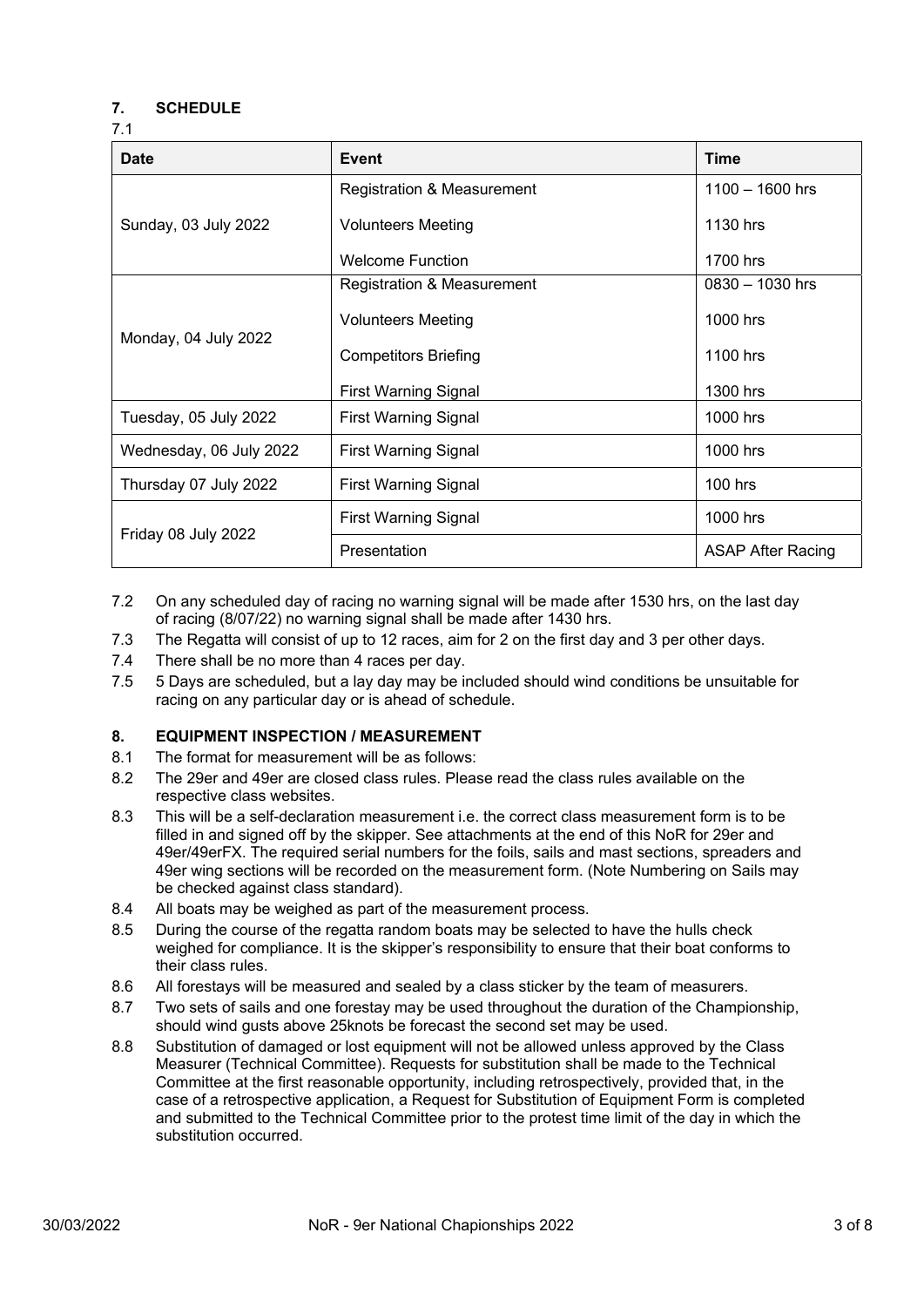#### **9. VENUE**

- 9.1 NoR Attachment A shows the plan of the event venue.
- 9.2 NoR Attachment B shows the location of the racing areas.

#### **10. COURSES & RACE FORMAT**

- 10.1 Courses will be windward leeward as described in the Sailing Instructions.
- 10.2 The racing format may consist of the following:
- 10.3 29er, 49er FX and 49er classes will race on the same course area.
- 10.4 On Thurs 7th & Fri 8th (first 2 days of Youth Week the Nacra will share the course. (This is as a result of the shorts school break and overlapping regattas).
- 10.5 The 49er FX and 49er may start together as one division and will be scored
- 10.6 separately.
- 10.7 Races will include target times of 30mins, and held back to back.

#### **11. PENALTY SYSTEM**

- 11.1 RRS 44.1 and Appendix P2.1 are changed so that the two-turns penalty is replaced by the oneturn penalty.
- 11.2 For the 29er class only, Appendix P2.3 will not apply and RRS Appendix P2.2 is changed so that it will apply to any penalty after the first one.

#### **12. SCORING**

- 12.1 Five (5) races are required to be completed to constitute a series
	- 12.2 (a) When fewer than six (6) races have been completed, a boat's series score will be the total of her race scores
	- 12.2 (b) When from six (6) to nine (9) races have been completed, a boat's series score will be the total of her race scores excluding her worst score
	- 12.2 (c) When ten (10) or more races have been completed, a boat's series score will be the total of her race scores excluding her two worst scores.

#### **13. SUPPORT PERSON VESSELS [DP]**

- 13.1 All support and coach boats shall keep clear of the racing area while boats are racing (except when rendering assistance to a boat in distress).
- 13.2 All support and coach boats shall remain at least 50 metres outside areas where boats are racing from the time of the preparatory signal until all boats have finished or the race committee signals a postponement, general recall or abandonment.
- 13.3 All support and coach boats are required to have a VHF radio and maintain a listening watch on VHF 72 or any other channel specified by the Race Committee.
- 13.4 When requested by the Race Management Team, support and coach boats shall render immediate assistance as and when directed.

#### **14. BERTHING [DP][NP]**

- 14.1 Boats shall be kept in their assigned areas identified at the time of the regatta as directed by race officials.
- 14.2 Trailers shall be stored in designated areas as directed by marina officials.

#### **15. RISK STATEMENT**

15.1 RRS 3 states: 'The responsibility for a boat's decision to participate in a race or to continue to race is hers alone.' By participating in this event each competitor agrees and acknowledges that sailing is a potentially dangerous activity with inherent risks. These risks include strong winds and rough seas, sudden changes in weather, failure of equipment, boat handling errors, poor seamanship by other boats, loss of balance on an unstable platform and fatigue resulting in increased risk of injury**. Inherent in the sport of sailing is the risk of permanent, catastrophic injury or death by drowning, trauma, hypothermia or other causes**.

#### **16. INSURANCE**

16.1 Each participating boat shall be insured with valid third-party liability insurance with a minimum cover of \$10,000,000AUD per incident or the equivalent.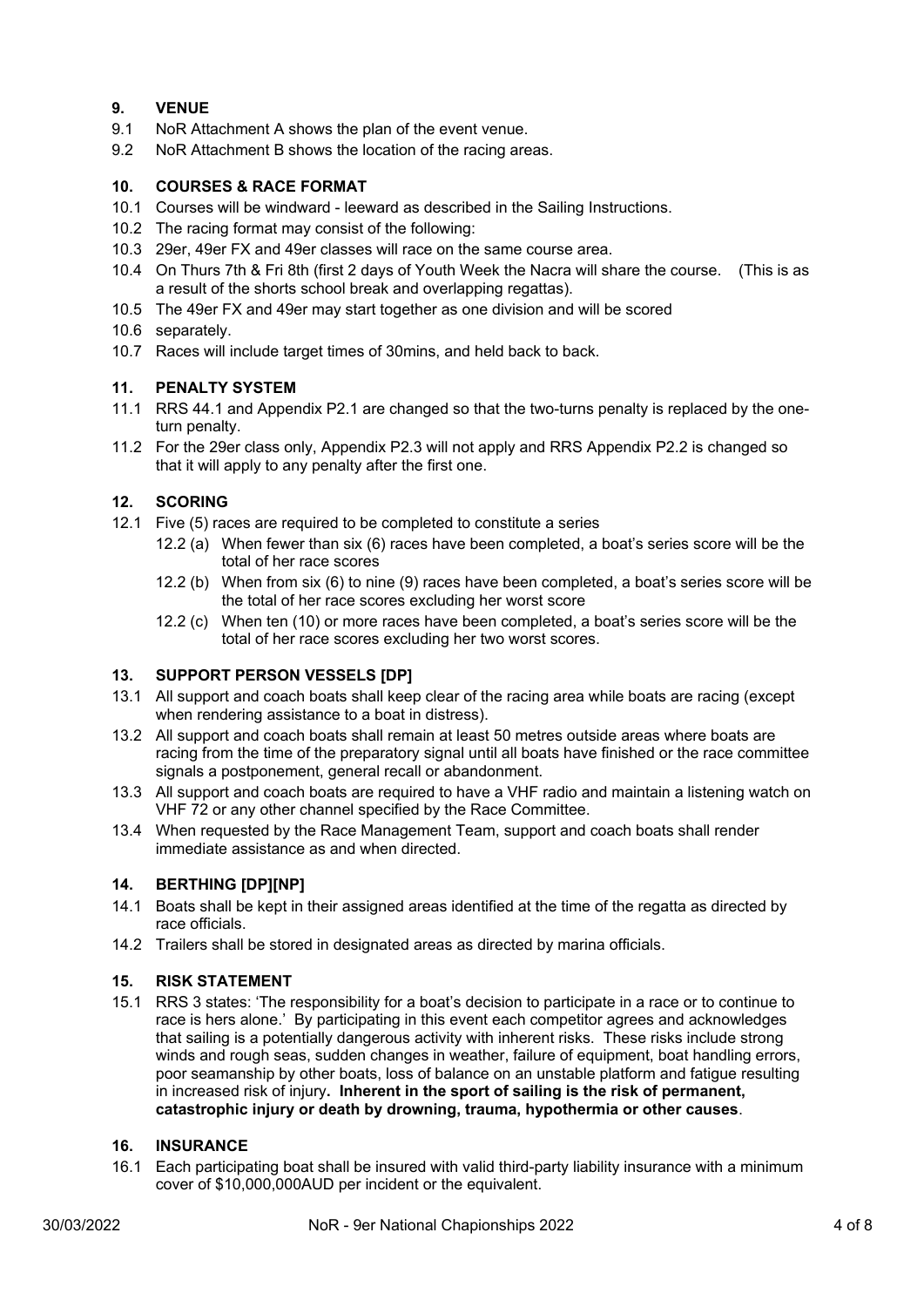#### **17. MEDIA DISCLAIMER**

17.1 Competitors agree to grant the Organising Authority the right in perpetuity to make, use and show, from time to time and at their discretion, any motion pictures, still pictures and live, taped or film television and other reproductions of the athlete during the period of the competition without compensation.

#### **18. PARENTAL / GUARDIAN CONSENT**

18.1 For all competitors under the age of 18 years of age at any time during the event, completing the online registration form will be deemed Parental/Guardian consent for entry to the Regatta.

#### **19. PRIZES**

19.1 Prizes will be awarded as follows:

#### **29 Class**

**29er Australian National Championship Perpetual Trophy** 

- **Awarded to the 1st placed Australian competitor.**
- **1st, 2nd, 3rd overall (Open)**
- **1st All Female Perpetual Trophy**
- **Awarded to the first Australian competitor.**
- **1st Female Skipper Perpetual Trophy**
- **NB for mixed crew, awarded to the 1st placed Australian female skipper with male crew.**
- **1st Junior Skipper Perpetual Trophy**
- **Awarded to the 1st placed Australian skipper whose age is under 16 on 31 Dec 2021.**
- **1st Junior Perpetual Trophy**
- **Awarded to the 1st placed skipper and crew whose age is under 16 on 31 Dec 2021. Team can be male, female or mixed.**

#### **49er FX Class**

- **49erFX Australian National Championship Perpetual Trophy**
- **Awarded to the 1st placed Australian competitor.**
- **1st, 2nd, 3rd overall (Open)**
- **1st Non-Olympic**

#### **49er Class**

**49er Australian National Championship Perpetual Trophy** 

- **Awarded to the 1st placed Australian competitor.**
- **1st, 2nd, 3rd overall (Open)**

**1st Non-Olympic** 

#### **20. FURTHER INFORMATION**

20.1 For further information please contact: RQYS Sailing: 07 3396 8666 / sailing@rqys.com.au 578 Royal Esplanade MANLY QLD 4179 AUS www.rqys.com.au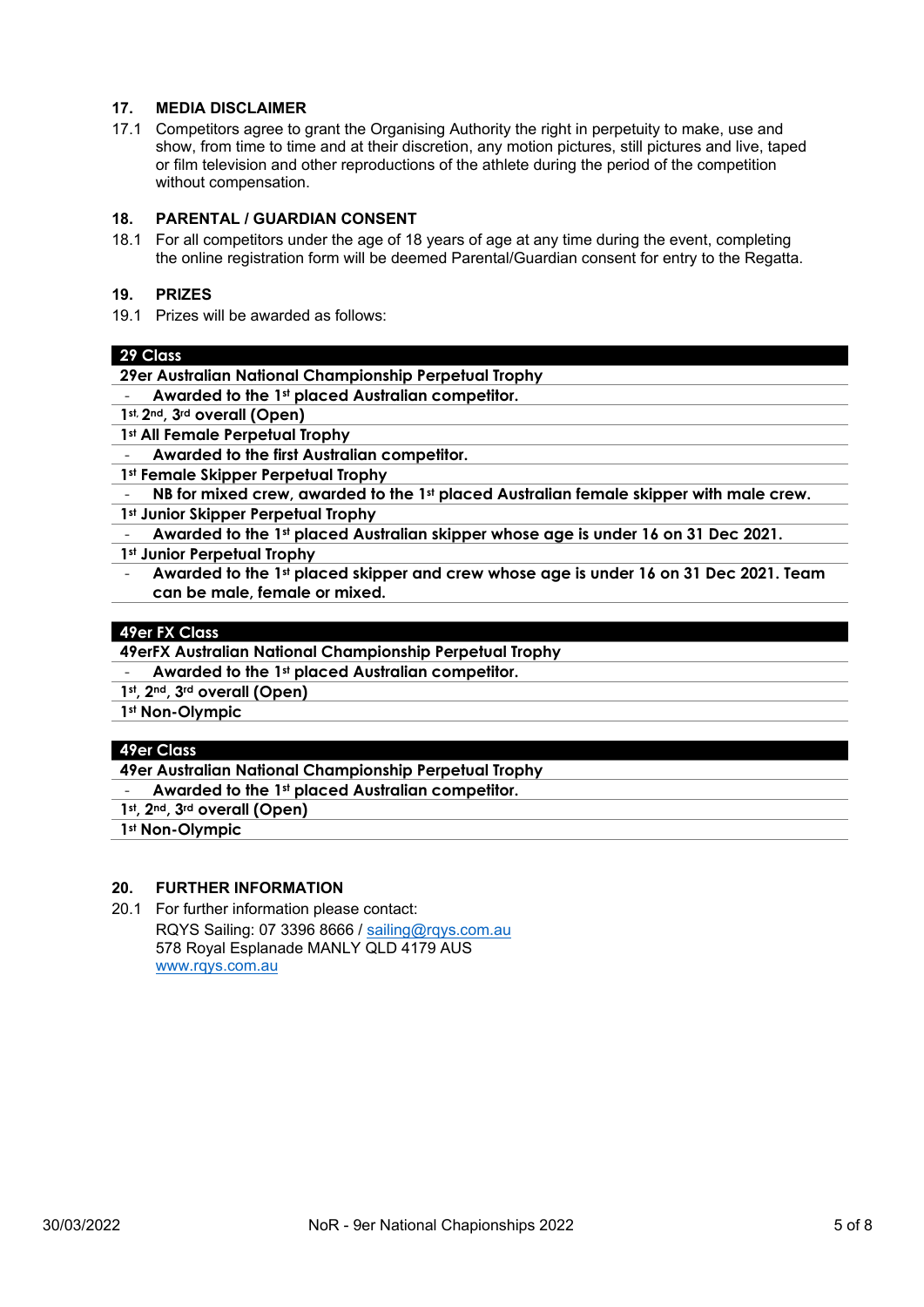#### **LOCATION INFORMATION**

| <b>RQYS Notice Board</b> | View the RQYS Notice Board to access Sailing Instructions, Entry,<br>Amendments and more          |  |
|--------------------------|---------------------------------------------------------------------------------------------------|--|
| Accommodation:           | Ample and varied accommodation is available in the local area. Early<br>bookings are recommended. |  |
|                          | The Manly Marina Cove Motel is located on the grounds of RQYS -<br>www.manlymarinacove.com        |  |
|                          | Limited camping facilities may be available in the grounds of RQYS.                               |  |
| Access to RQYS:          | RQYS Reception is available to assist with access between the hours of<br>7am and 7pm.            |  |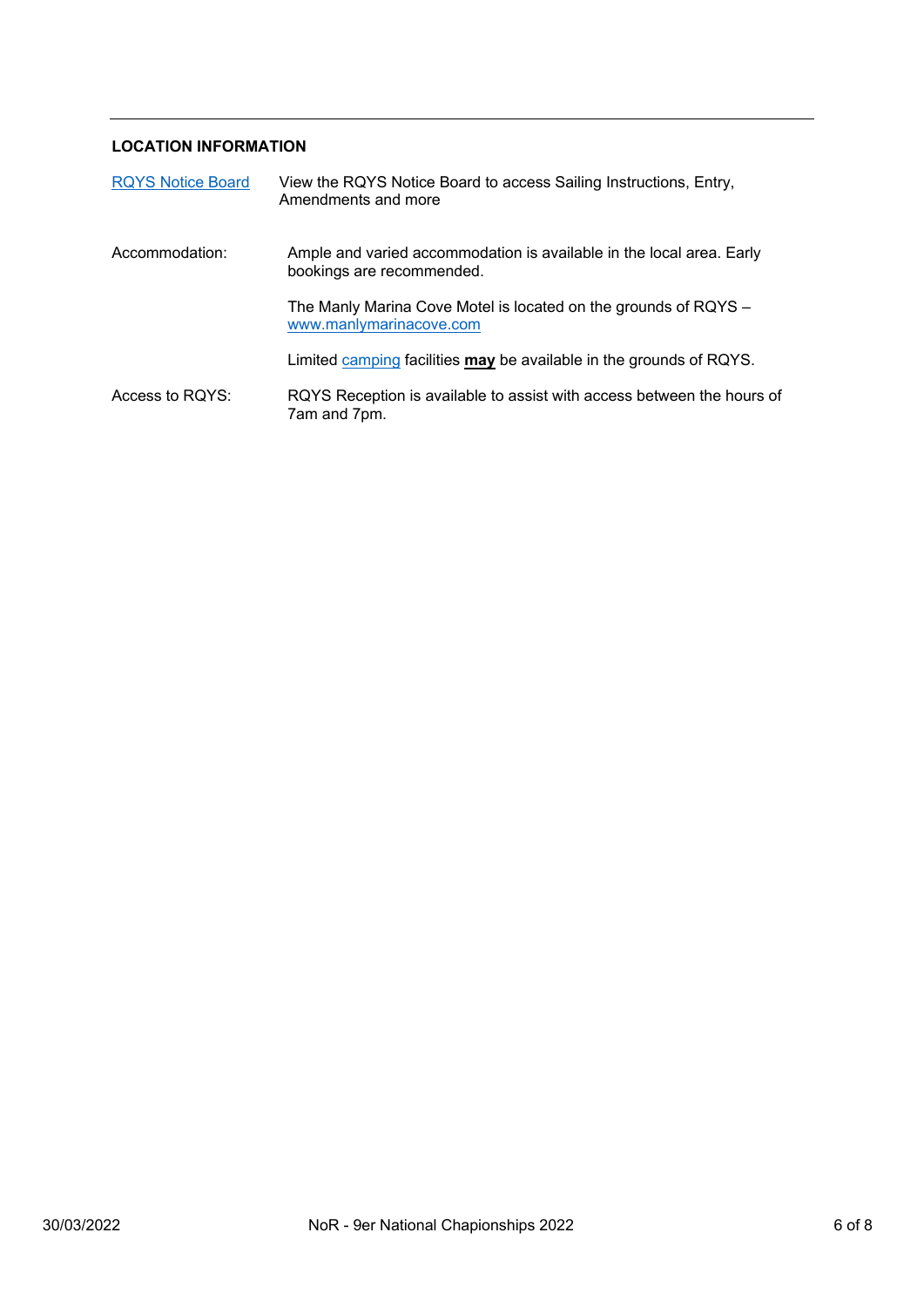## Attachment A